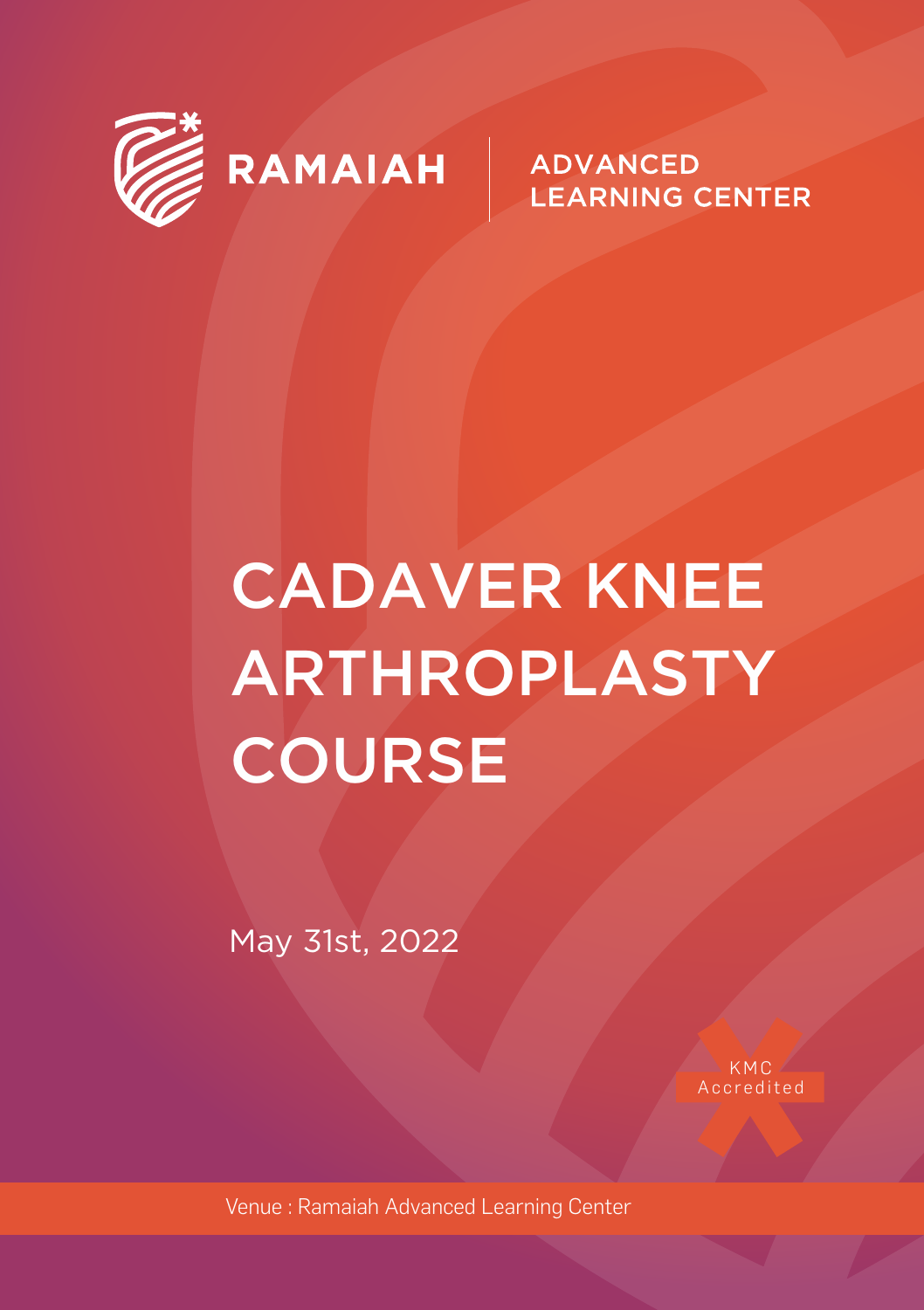### Agenda

| 09.00 am                                | ÷.   | Introduction                                                                        |  |  |
|-----------------------------------------|------|-------------------------------------------------------------------------------------|--|--|
| 09.15 - 12.15 Noon                      | t in | Faculty lectures on knee replacement.                                               |  |  |
| 12.15 - 1.00 pm                         | ÷.   | Cadaver demonstration of<br>knee replacement by faculty                             |  |  |
| $01.00 - 01.30$ pm                      |      | : Lunch                                                                             |  |  |
| 01.45 - 04.00 pm : Delegate hands-on    |      |                                                                                     |  |  |
|                                         |      |                                                                                     |  |  |
| Introduction to course : Dr Sharath K R |      |                                                                                     |  |  |
|                                         | t.   | Implant design rationale                                                            |  |  |
|                                         | t.   | Bone cuts in TKR - anterior and posterior referencing                               |  |  |
|                                         | t.   | Varus knee - case examples for better performance                                   |  |  |
|                                         | t.   | Valgus knee                                                                         |  |  |
|                                         | t.   | FFD knee how I correct                                                              |  |  |
|                                         | t.   | 10 simple steps for successful TKR                                                  |  |  |
|                                         | t.   | Bone graft the medial defect video demo                                             |  |  |
|                                         | t.   | Deformities requiring higher constraints and<br>extraarticular deformity correction |  |  |
|                                         | t.   | Short surgical videos of selected steps and discussion                              |  |  |
|                                         | t.   | Interesting cases discussion.                                                       |  |  |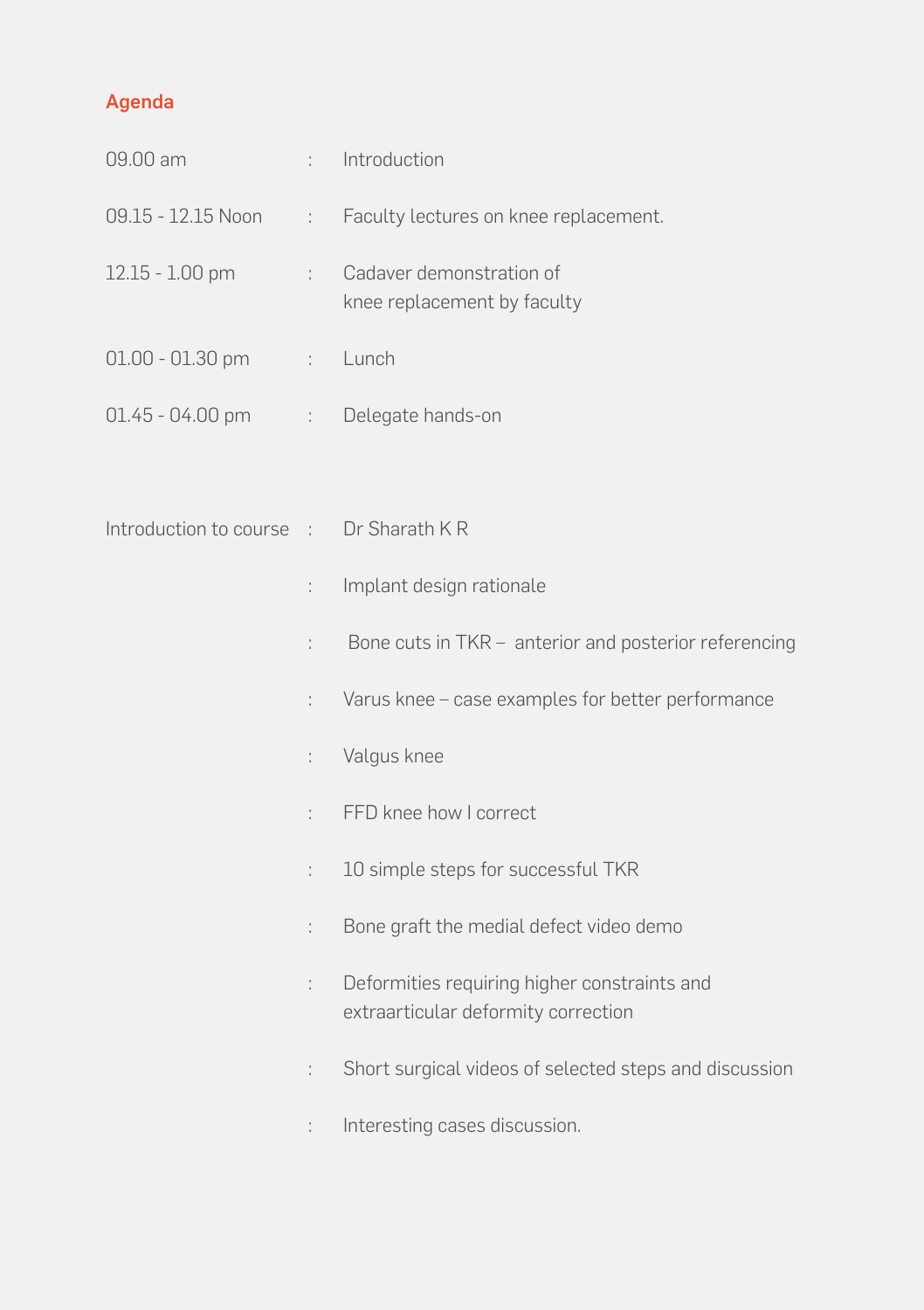| <b>Course Director</b>    | Dr Sharath K R                                                          |
|---------------------------|-------------------------------------------------------------------------|
| <b>Course Co-Director</b> | Dr Ashok Kumar P<br>HOD, Department of Orthopaedics<br>Ramaiah Hospital |
| <b>Invited Faculty</b>    | Faculty names will be announced shortly                                 |

## Total intake 12 delegates

#### Course Fee

Early bird - Rs. 20,000/- per delegate Only 12 slots available / 2 delegates per Joint

Rs 25,000/- per delegate ( After May 10th )

#### Account Details

Cheque / DD drawn in favour of "MSRUAS - M.S.Ramaiah Advanced Learning Center" MSRALC A/c No: 914010033412174 | MICR Code - 560211017 NEFT / IFSC Code - UTIB0000559 | AXIS BANK

#### For Registration Details Contact :

Secretary, RALC T : 080 4050 2819 E : info@msralc.org W : www.msralc.org

#### Venue :

Ramaiah Advanced Learning Center Gnanagangothri Campus, MSR Nagar, Bangalore 560 054